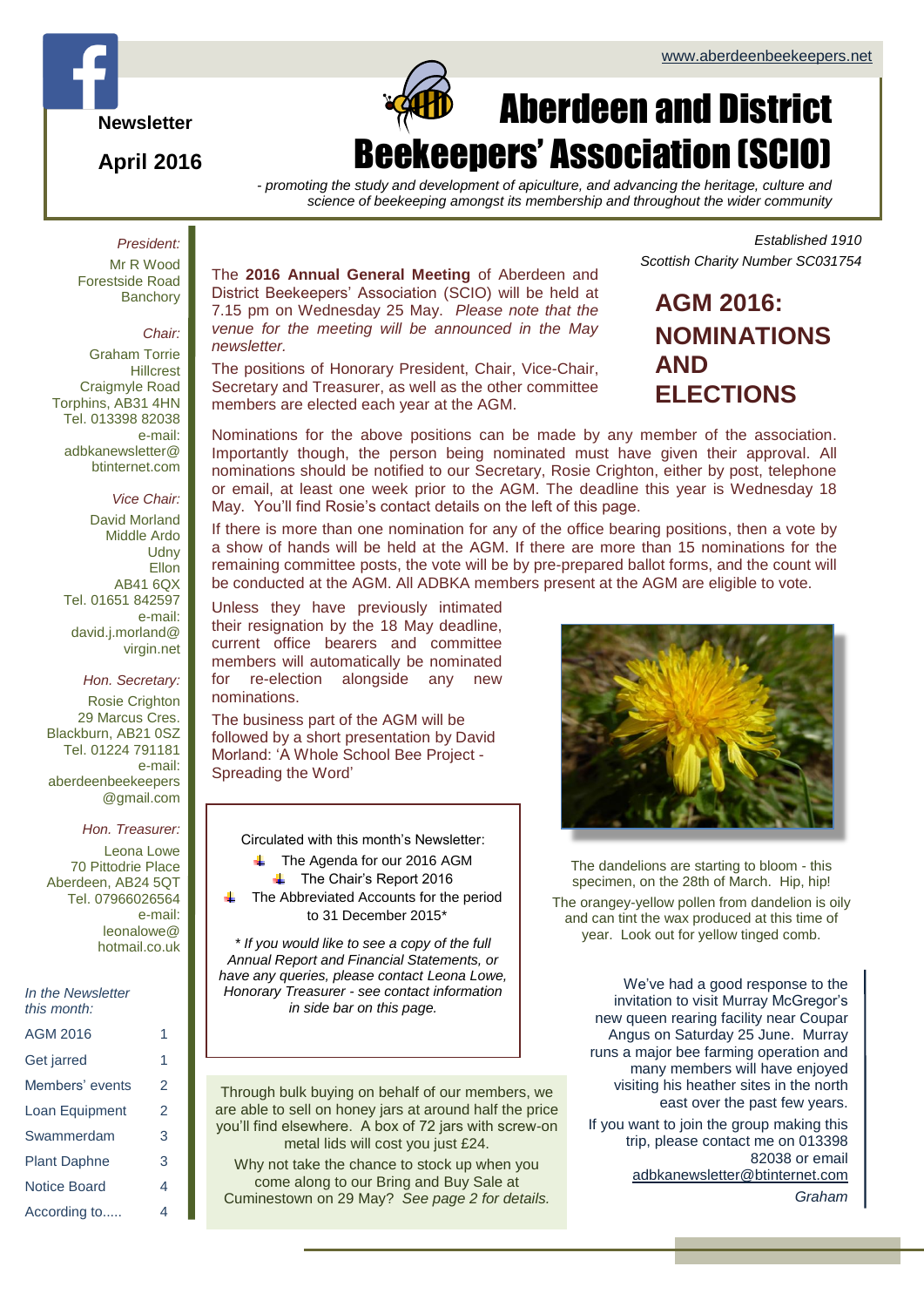# Page 2 of 4 ADBKA Newsletter

#### DEMONSTRATION: **DEEP SPRING INSPECTION**

Saturday 30 April 2016 at 1.30pm ADBKA Apiary Crathes Castle Banchory AB31 5QJ

*(Make sure you bring your bee suit.)*

#### ABERDEEN AND DISTRICT BEEKEEPERS' ASSOCIATION **ANNUAL GENERAL MEETING**

Wednesday 25 May 2016 at 7.15pm

*Please note that the venue for the meeting will be announced in the May newsletter.*

### **BRING AND BUY SALE**

Courtesy of the Seed family, at midday on **Sunday 29 May** we will be gathering at Auchry Farm, Cuminestown, where we will enjoy a barbeque and a chance to blether about how the season is progressing.

BRING AND BUY - members are invited to bring along any surplus beekeeping equipment that they want to sell (at a reasonable price!) and to have a poke around what others are selling on. *Please note that if you have a large quantity of equipment you wish to bring to the event, we can assist with transport.*

HONEY JARS - take the chance to buy your honey jars for this year at a price that won't be matched elsewhere. We will have a large stock available.

THROUGH THE MICROSCOPE - *see page 3*

NEW EQUIPMENT AND BEEKEEPING BOOKS - we will have a good selection of new beekeeping equipment and books to browse.

*Full directions to Auchry Farm will appear in our May newsletter.*

## **BEEKEEPING SUPPLIES AND FREE EQUIPMENT LOAN FOR ADBKA MEMBERS ACROSS THE NORTH EAST**

Honey extractors; Mini-melters; Heather honey press; Wax extractor; Wax foundation press Contact: Sandy Gordon on 01224 484540

#### **DANESTONE AB22 8AJ**

Heated uncapping tray; Electric uncapping knife; Heather honey press; Wax melter; Unimel stainless steel 3 frame tangential extractor

**BUY AND SAVE: CANDY AND SYRUP**

Contact: Erling Watt on 074294 54572 email [watterlingg@aol.com](mailto:watterlingg@aol.com) **LONGSIDE AB42 4XQ**

Heated uncapping tray; Electric uncapping knife; Heather honey press; Wax melter; Universal lightweight 9 frame radial extractor

**BUY AND SAVE: CANDY AND SYRUP**

Contact: Joan Gilbert-Stevens on 019755 81369 email [craigmill@btinternet.com](mailto:craigmill@btinternet.com) **MUIR OF FOWLIS AB33 8NX**

Combimel stainless steel radial 9 frame extractor; Heated uncapping tray; Electric uncapping knife; Refractometer; Candle-making kit

**BUY AND SAVE: CANDY, SYRUP AND HONEY JARS**

Contact: Graham Torrie on 013398 82038 email [adbkanewsletter@btinternet.com](mailto:adbkanewsletter@btinternet.com)

**CRATHES AB31 5QJ**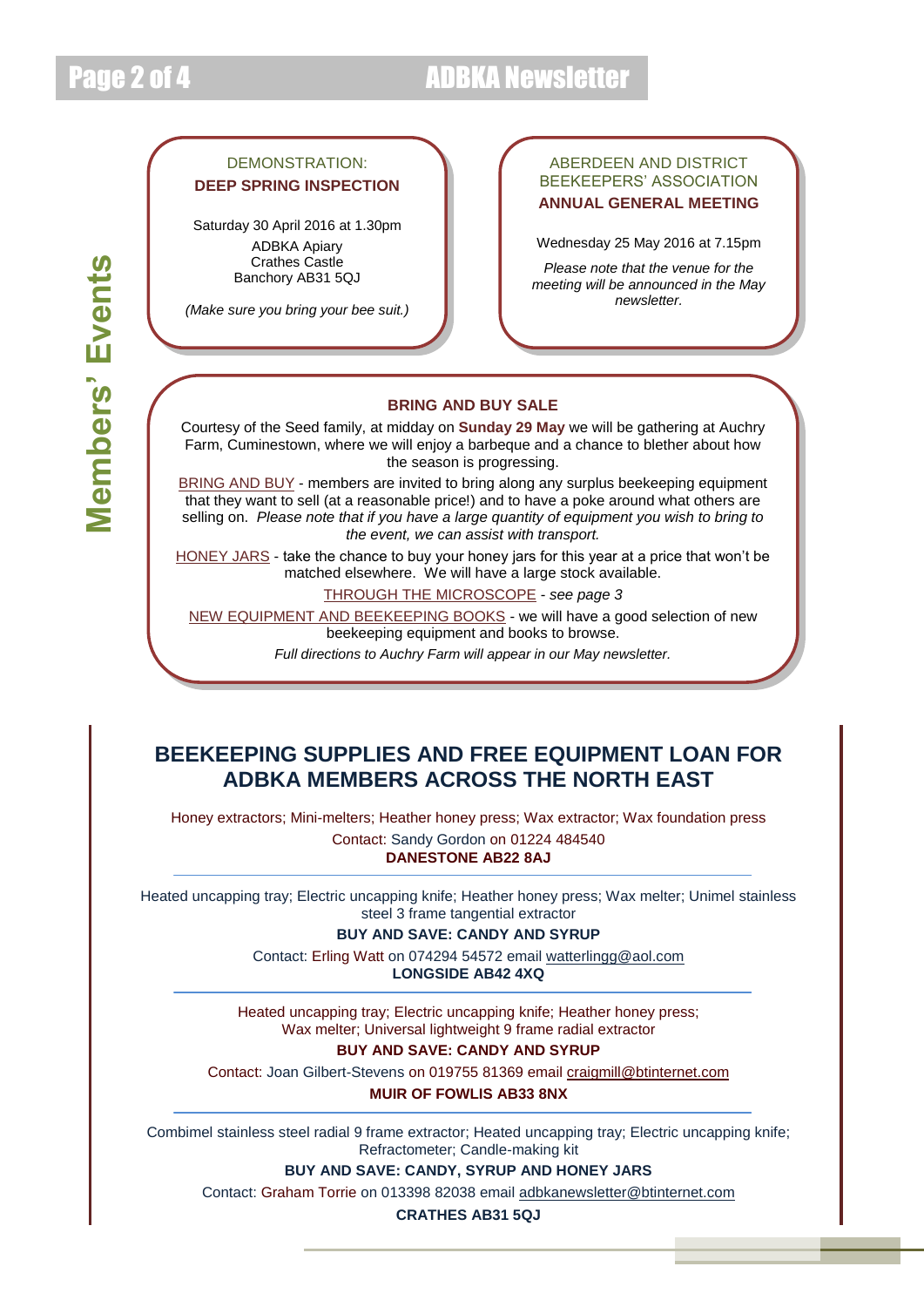## Page 3 of 4 ADBKA Newsletter



17th century Dutch beekeeper and all-round genius **JAN SWAMMERDAM** was responsible for a great leap forward in our understanding of honeybees. Using this early microscope he produced incredible drawings such as the one on the right, showing the complex structures that make up the bee's mouthparts.

Swammerdam Single-Lens **Microscope** (circa 1670s)

In the name of science, he had a go at eating some honeybee larvae. His verdict: raw - "very disagreeable", tasting of "rusty bacon"; and boiled - "they have a somewhat more agreeable taste, but if one continues chewing them, the former taste prevails again." (If any of our members are tempted to



recreate this experiment, we would love to share the experience in a future newsletter.)

Swammerdam lived through a period known as the Dutch Golden Age, rubbing shoulders with the likes of the artist Rembrandt, the mathematician and astronomer Christiaan Huygens, and the philosopher Baruch de Spinoza.

*If you are interested in finding out more about Swammerdam, go to <http://www.janswammerdam.org/> from where these pictures were sourced.*

Don't forget, ADBKA's own microscopy experts, Hugh Donohoe and David Morland, will be on hand at our **BRING AND BUY SALE ON SUNDAY 29 MAY** to give you a glimpse into the wonderful world of pollen identification and bee disease diagnosis, and to demonstrate the modern equivalent of Swammerdam's microscope. (Do you think Hugh or David have ever tasted honeybee larvae?)

If you haven't done it already, look out the bits and pieces of beekeeping equipment that you don't need and earmark them for our Bring and Buy sale.

*See our Members' Events panel on page 2 for more details.*

*Stocking up on pollen from Daphne, mid-March*



#### **WHY NOT PLANT -**

*Daphne mezereum*, commonly known simply as **DAPHNE**?

It's an early flowering shrub with a strong scent sure to draw in your bees, who will take full advantage of its generous offer of pollen and nectar.

Expect to pay £5-£6 for bare root plants and around £20 for a sturdy specimen in a 5 litre pot.

**What's in a name?** *In Greek mythology, Daphne was a nymph who (for reasons best known to the gods) was turned into a Laurel. In the Broons, Daphne was a lassie who wasn't too proud to try out a lampshade as a hat.*



A group of around a dozen enthusiastic volunteers gathered at our Crathes apiary on 3 April to begin this season's work, which will now be going on, usually on Sunday mornings between 10am and midday.

As well as managing our stocks of bees, our duties include all the less glamorous tasks necessary to keep our training apiary in good order. If you want to join us, just turn up and you'll be made very welcome.

Looking forward over the next few weeks, our volunteers will at the apiary at 10am on the 17th of April, but the following Sunday (24 April) our session will be at 2pm in order to accommodate a big orienteering event taking place at Crathes in the morning. The week after that (1 May) we will have a day off due to the fact that the bees will have been stirred up with our members' event at the apiary the previous day (see details on p.2). If you want to get onto our volunteers'

mailing list, email [abbkanewsletter@btinternet.com](mailto:abbkanewsletter@btinternet.com)